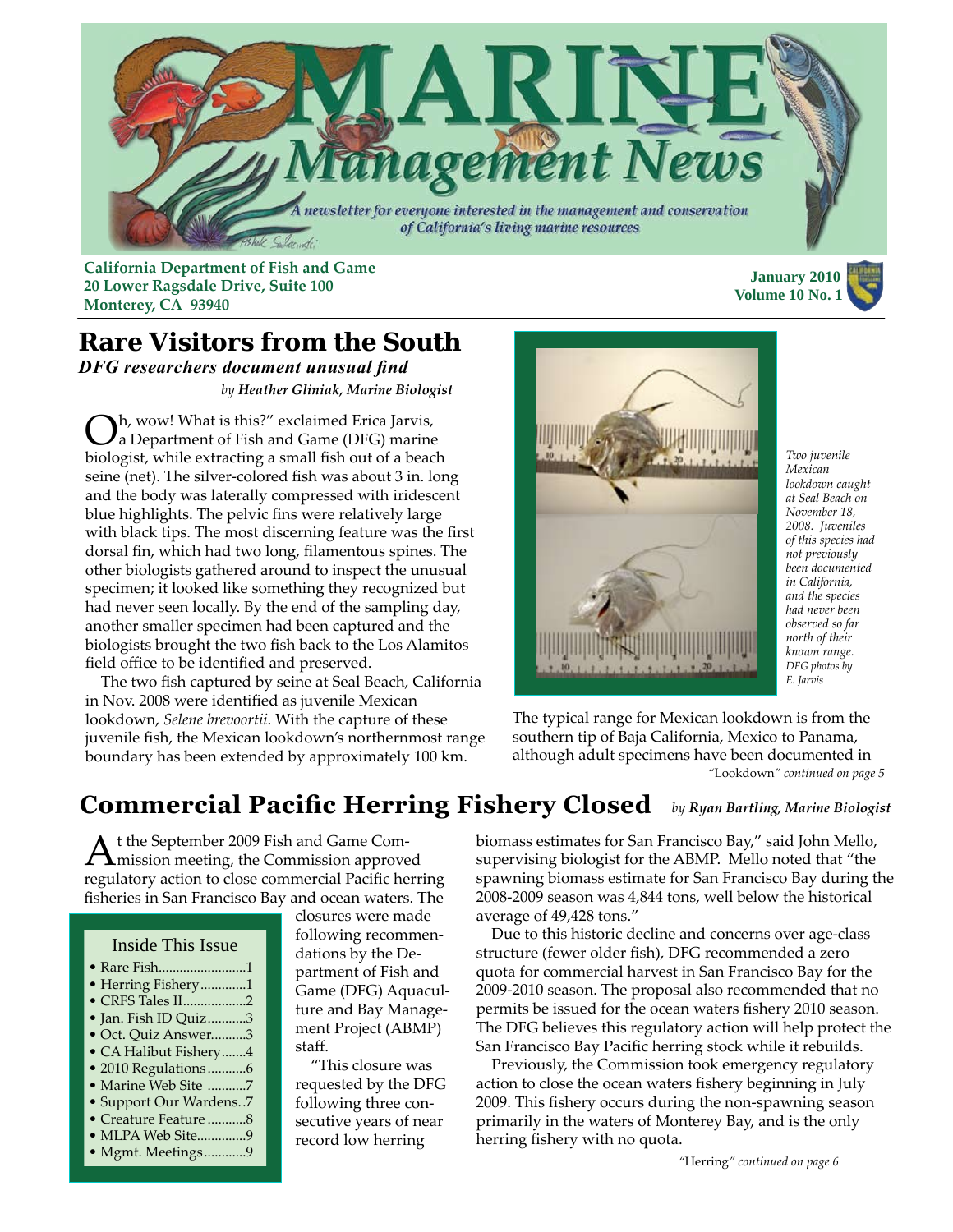## <span id="page-1-0"></span>**Tales from the Front Lines of California's Fisheries**

#### *by Mary Patyten, Research Writer Central California and Channel Islands CRFS Fishery Technicians relate their on-the-job experiences*

*Fishery technicians for the California Recreational Fisheries Survey (CRFS) spend a great deal of time in places where anglers gather: piers, docks, jetties, boats, launch ramps, and beaches. They interview fishermen, measuring and weighing their fish, and answer questions regarding fishing regulations, all to keep tabs on the status and health of nearshore fish populations. Inevitably, they are witness to not only a long parade of fish and fishermen but also some interesting situations, as recounted here in Part II of this two-part fishing tale…*

Fish aren't the only things CRFS fishery technicians see on the ends of fishermen's lines. One August weekend, fishery technician Diana El-Hinn reported the following while working at Stearns Wharf in Santa Barbara: "Three women came up to me, distressed about a seabird that had become wrapped in fishing line and couldn't fly. This gull had stolen a fish that had been caught and somehow managed to entangle itself in the line.

 "When the gull wrapped itself in the fishing line, it fell into the water and took the fishing pole with it! The poor bird was struggling to stay afloat, so I called the Harbor Patrol and they rescued the bird. As a bonus, the angler got his pole back and everyone lived happily

> ever after." Quite the fairy tale ending for both the fisherman and the gull! The following Sunday, El-Hinn was sampling fishermen's catches at a Santa Barbara dock when the Harbor Patrol arrived. "They appeared to be anxiously waiting for someone. Then a fire truck showed up. Soon another Harbor Patrol boat arrived, towing a third boat to the dock. Then two more fire trucks pulled up, and the Harbor Patrol stopped all boat traffic at the ramp.

 "I found out later in the day that the boat owner had pumped 24 gallons of gas into his fishing pole holder instead of his fuel tank. The gas dumped out right on top of his batteries and engine. The Harbor Patrol found out about the spill when they were doing random slip checks." Mopping up after mistaking your fishing pole holder for the fuel tank outlet was not such a fairy tale ending for this angler...

 Any fisherman will tell you that the good days usually make up for the bad, and Greg Huggins, a fishery technician who works on Monterey Bay, saw both one Labor Day weekend. "This weekend was a doozy in Santa Cruz with a solid rockfish bite, "said Huggins. "There was a good assortment of species and limits. I weighed in several 30+

lb halibut and a good number of smaller ones. Anglers that made the trip to Franklin Point were all rewarded with very nice sized lingcod limits; however, albacore anglers were all virtually skunked. This made them understandably irritable after a long, unfruitful day."

 In the Channel Islands off Santa Barbara, fishermen were also having a good time with halibut. Fishery technician Erika Hersh noted that "People were bringing in halibut throughout August. Most of the halibut were too heavy for my 25-lb scale." Fish too large for your scale… that's a problem any fisherman

would like to have!

 Observing fishing trends, boom-andbust cycles of ocean abundance, and shifts in recreational catches is great training for a career as a DFG biologist. Then-CRFS fishery technician Kai Lampson marveled over the abundant catch he witnessed in 2006 during one sampling trip: "I personally had never seen halibut catches of this magnitude. Many of the fish were quite large. I weighed

**Methods for avoiding angler-sea bird interactions may be found in** *California's Seabirds: Give Them a Break, Not a Line* **by seabird biologist Nora Rojek, available online at www.dfg.ca.gov/ marine/seabirds.asp** 

two fish over 40 lb apiece, and observed a commercial rod-and-reel fish that weighed over 52 lb. The bulk of the halibut catches were made at Santa Cruz and Santa Rosa Islands, where the halibut were feeding on squid that were spawning there."

 Fishery technicians see it all: good, bad and indifferent fishing, spawning squid, encounters with exotic species – even fairy tale endings. "I took this job because I love fish, plain and simple," asserts Kirk Lombard, a fishery technician working out of San Francisco. "But what keeps me going are the stories, the interactions and the remarkable characters I meet in the world of piers and docks and jetties."  $\cdot \cdot \cdot$ 

For more information about the CRFS program, visit the DFG Web page at **www.dfg.ca.gov/marine/crfs.asp**.

*NOAA*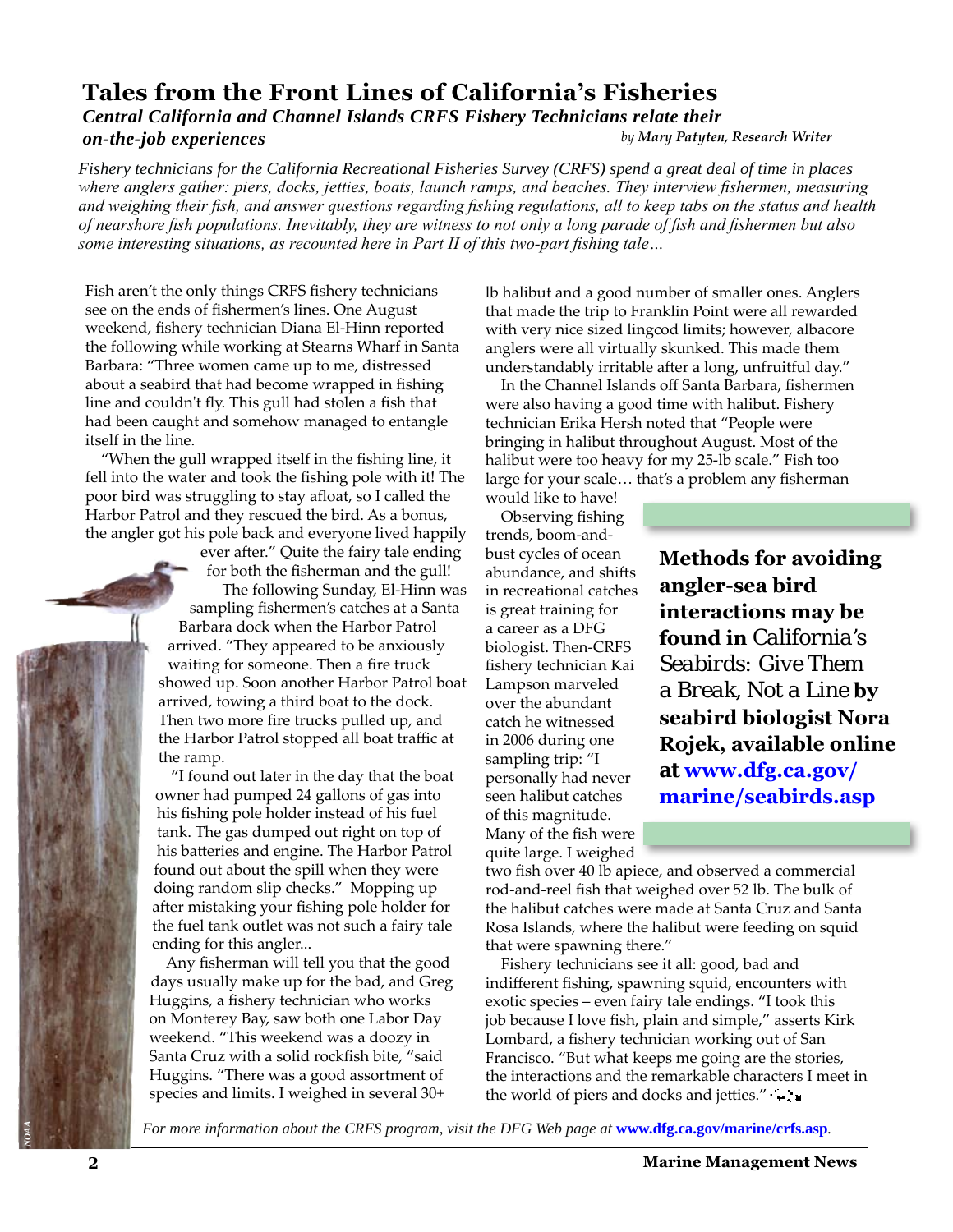## <span id="page-2-0"></span>**Marine Management News Fish Identification Quiz!**

*by Mary Patyten, Research Writer*

Welcome to the Marine Management News Fish Identification Quiz for January 2010! Here's<br>*W*your chance to show off your fish identification knowledge and win an official Department of *Fish and Game (DFG) fish tagging cap (left). To qualify, simply send the correct answer via e-mail to* **AskMarine@dfg.ca.gov** *before February 28, 2010 identifying:*

*• The species of the fish pictured below (scientific name and an accepted common name) • The current daily bag limit, as given in the 2009-2010 recreational fishing regulations for California!*

*Be sure to type "January 2010 MMN Fish Quiz" as the "Subject" of your e-mail. The winner will be selected during a random drawing from all correct answers received by February 28, 2010.*

*photo by K. Lombard*

This fish hatches from an egg about the size of a BB pellet along with hundreds of its siblings after an incubation period of around two weeks. Females may spawn several times from October through April, using long, sticky filaments to attach large egg masses to eelgrass and shallow-water algae. Once hatched, the young swim near the surface in harbors, along sandy beaches, and in the kelp canopy, often mixing with young topsmelt.

 The range of this species stretches from Santa Maria Bay, Baja California, to Yaquina, Oregon. Off California, they are found in bays and

inshore waters throughout the year. They often form large, dense schools in water less than 100 ft deep, and are most common in 5- to 50-ft depths.

 This fish may attain a maximum length of 22 in., with 17-in. fish commonly taken. It grows relatively fast, reaching maturity at two to three years when about 8 in. long. One 16-in. male was aged to 11 years, the oldest fish ever aged for this species.

 This fish is targeted by commercial and recreational fisheries for human consumption and for bait. Historically, commercial fishermen have used a variety of nets and setlines to catch this fish. Commercial landing totals have varied sharply, driven by demand: in 1945, more than two million pounds were taken, while in 1999 only

2,530 pounds were taken. Principal commercial fishing areas include bays and harbors such as San Pedro, Monterey, San Francisco, Tomales, and Humboldt.

 This species is taken frequently by recreational anglers fishing in the surf and from piers and skiffs. It was the fourth most commonly occurring fish in the California recreational catch during 2007 according to California Recreational Fisheries Survey data. Bright red artificial

flies or small hooks baited with shrimp or squid are effective terminal tackle for this species. Larger fish are quite game, and will take a small spinner or

lure cast out and retrieved with a series of quick jerks.

 Currently, this species' population status is not known. Because this fish occurs in inshore waters, however, it runs the risk of being affected by pollutants and loss of habitat through development.

 If you think you know this species of fish, enter the prize drawing by sending an e-mail to the DFG at AskMarine@dfg.ca.gov with the correct scientific and a common name, and the current daily bag limit. Again, be sure to type "January 2010 MMN Fish Quiz" in the "Subject" portion of your e-mail. Answers to the quiz and the winner's name will be published in the next issue of *Marine Management News*.

### **October 2009 "Mystery" Fish: Finescale Triggerfish**



*Jonathan Medrano and his finescale triggerfish*

 Congratulations go out to Mike Peterson of Burlingame, California for correctly identifying last issue's mystery fish as a finescale triggerfish, *Balistes polylepsis*. The daily bag limit for finescale triggerfish is 10 fish, within the general bag limit of 20 fish total (Section 27.60(a)). This bag limit is applicable to all species of fish for which take is allowed, but no other bag limit is specified.

 Mike is a lifelong San Francisco Bay Area resident who works in the biotech industry. He is a scuba diver and occasional fisherman and hunter who says that the "primary appeal of my outdoor pastimes is learning and enjoyment of the natural history of the life and land." Congratulations Mike!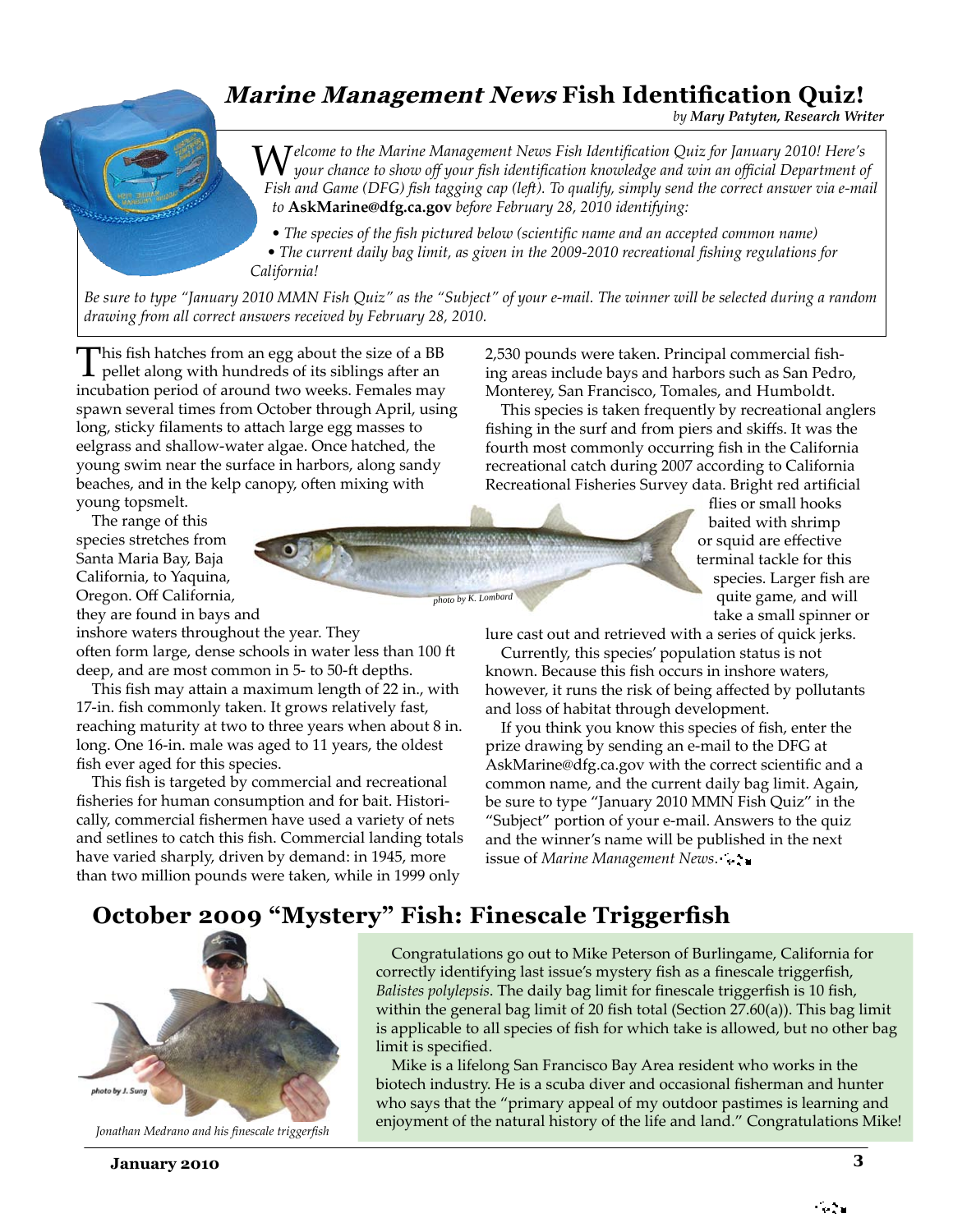## <span id="page-3-0"></span>*F* **ishing the Bay for California Halibut**

*by Adrienne Vincent, Marine Biologist*

Can Francisco Bay hosts a modern, in- $\bigcup$  dustrialized, international port complex serving more than seven million people in the Bay Area. It is also part of the largest and most dynamic estuary in the state, and supports many ecological communities and native species.

 In some years the bay is also a focus of sport and commercial fisheries for California halibut, which the Department of Fish and Game (DFG) monitors through the State Finfish Management Project.

 California halibut are one of the largest resident predatory fish species found in San Francisco Bay, with a maximum recorded length of five feet in California waters. They are visual predators that feed on small bait fishes. Many California halibut use protected bays and estuaries such as San Francisco Bay for foraging, spawning, and as a nursery.



*Catch of the day! Three anglers fishing from Berkeley Marina display their catches after an interview with a DFG biologist. These halibut were caught while drifting with live bait. DFG photo by A. Vincent*

 With multiple launch ramps and piers providing recreational fishing access to the bay, and no special permits required for commercial fishermen, the California

halibut hook-and-line fisheries are both popular and accessible.

#### **California Halibut Quick Facts and Fishing Tips:**

- Minimum legal size: 22 in. total length
- Bag and possession limit: 3 fish north of Pt. Sur, 5 fish south of Pt. Sur (Monterey County)
- If a sub-legal sized halibut must be handled, use a small-meshed (knotless) net to bring undersized fish close enough to dislodge the hook and ensure safe release.
- Try to keep undersized fish in the water to prevent tail splitting.
- The Bay-Delta Sport Fishing Enhancement stamp is no longer required on recreational fishing licenses.
- A current recreational fishing license is required to be in your possession unless fishing from a public pier or under the age of 16, or on a free fishing day.
- A current commercial fishing license is required for take with intent to sell of any fish; and the boat, if used, must be currently registered as a commercial fishing vessel.

#### **Fishing Regulations and Methods**

 Specific regulations apply when fishing in San Francisco Bay. Recreational anglers are limited to one fishing line with no more than three separate hooks or lures unless fishing from a public pier where two lines are allowed. When fishing from a boat, recreational fishing is restricted to daylight hours only (one hour before sunrise to one hour after sunset). Commercial fishermen are limited to no more than four troll or hand lines with two hooks each unless there is more than one commercial fisherman on-board, in which case no more than six lines with two hooks each may be used.

Most anglers report fishing success when

*"*Halibut*[" continued on page 5](#page-4-0)*



**4 Marine Management News**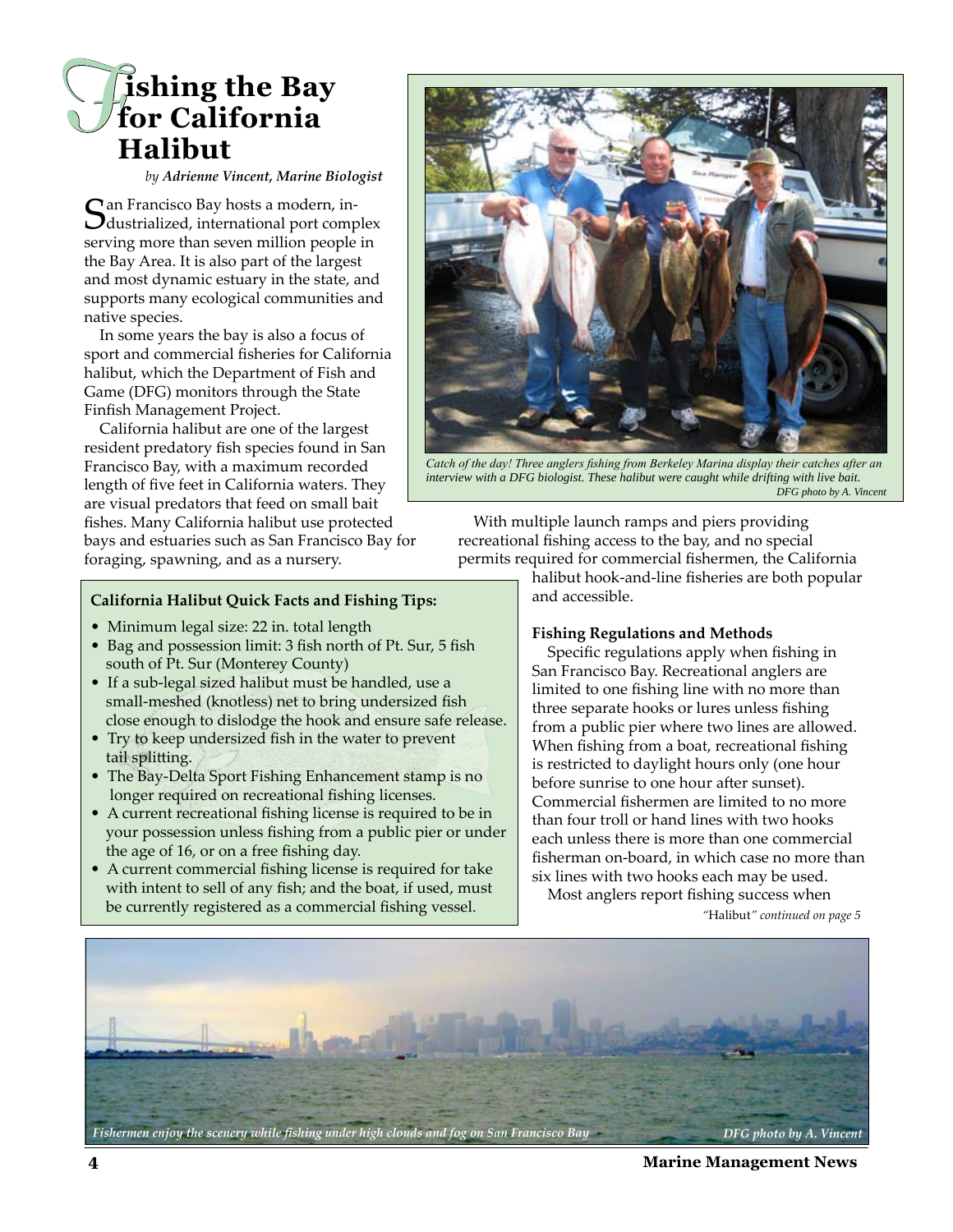#### <span id="page-4-0"></span>*"*Halibut*" continued from page 4*

drifting with live bait, though trolling with bait is also popular. Tidal fluxes affect bay conditions, with flooding tides bringing baitfish to the far edges of San Pablo Bay and South Bay, and ebbing tides bunching bait schools into deeper water around Alcatraz and Angel islands. Predators like halibut and striped bass follow these tidal rhythms. Unlike striped bass, halibut bite best when the tidal flux is low and turbidity is



*DFG biologist Travis Tanaka prepares to place a captured San Francisco Bay halibut into an onboard holding tank. This halibut was caught as part of a short-term hooking study. DFG photo by A. Vincent* 

minimal. Along with halibut and striped bass, anglers report hooking up with white seabass, bat rays, and gray smoothhound, brown smoothhound, and leopard sharks in the bay.

 California halibut fishing is open year-round, but the "bite" in the bay is thought to start in earnest in March after the freshwater flush from the Delta subsides. The bite continues through summer into fall when adults congregate on the shallow flats near the Golden Gate Bridge, Central Bay, lower San Pablo Bay, and South Bay before spawning and moving into deeper water for the winter.

 For more information about the California halibut fisheries in San Francisco Bay, visit the DFG's State Finfish Management Project Web site at *www.dfg. ca.gov/marine/sfmp* or contact DFG Marine Biologist Adrienne Vincent at (650) 631-2534 or *avincent@dfg.ca.gov*.

#### *Additional Information*

- *DFG Expands California Halibut Sampling www.dfg.ca.gov/marine/newsletter/1207.asp#halibut*
- California Recreational Fisheries Survey *www.dfg.ca.gov/marine/crfs.asp*
- RecFin: recreational fisheries statistics  *www.recfin.org*
- CFIS: Commercial Fisheries Information System  *www.dfg.ca.gov/marine/fishing.asp#Commercial*
- California Halibut Fact Sheet *www.dfg.ca.gov/marine/pdfs/californiahalibut.pdf*
- For current ocean fishing regulations, visit the DFG Web site at *www.dfg.ca.gov/marine*

#### *"*Lookdown*" continued from page 1*

south San Diego Bay during the 1997-98 El Niño event.

 The capture of these fish documents the first known occurrence of *juvenile* Mexican lookdown in California. The specimens are now housed in the Los Angeles County Museum of Natural History fish collection, and a scientific note about the discovery has been submitted for publication in the quarterly periodical *California Fish and Game*.

 This rare fish find occurred during a two-year surf fish study conducted by the DFG. Between May 2007 and Sept. 2009, biologists collected monthly data on length, abundance, and movement of fishes in the surf zone. Biologists are still interested in any tagged

surf fish recaptures. Anglers who catch a tagged fish should record when and where they caught the fish, the tag number, and the length of the fish, and call the DFG at the phone number on the tag. If the angler releases the fish, the tag should remain attached. A t-shirt will be mailed to every angler who reports a valid tag number from a tagged fish as a reward for helping the DFG with this study. Anglers should note that all fishing regulations still apply.

 For more information, visit the Surf Fish Population Studies Web page at *www.dfg.ca.gov/ marine/scuba/surfzone.asp* or call the DFG at (562)  $342 - 7174.$   $\rightarrow$   $\rightarrow$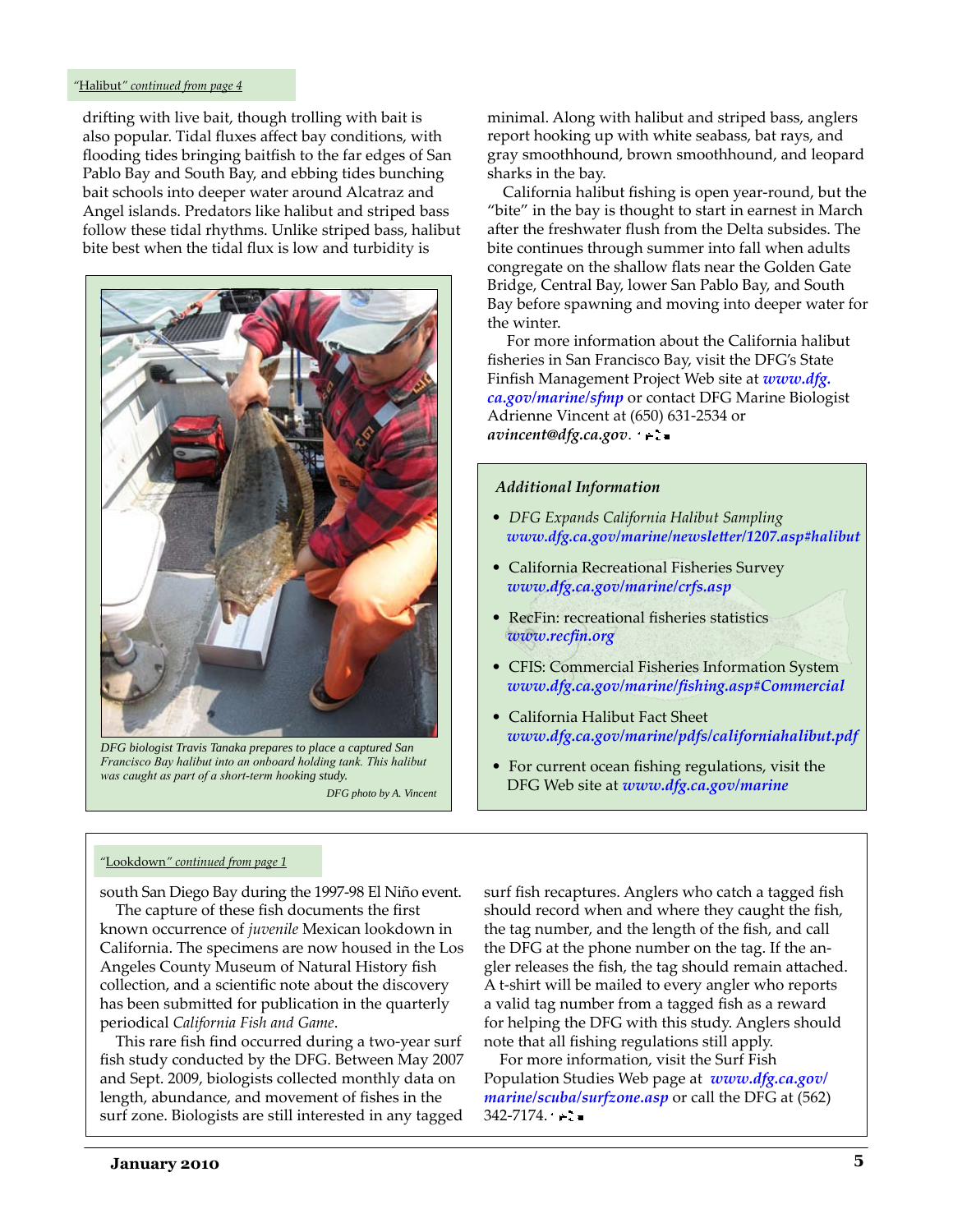<span id="page-5-0"></span>

## **Ocean Sport Fishing Regulation Changes for 2010**

#### *by DFG Staff*

#### **Bay-Delta Sport Fishing Enhancement Stamp**

**Repealed** (effective Jan. 1, 2010)

Beginning January 1, anglers are no longer required to have a Bay-Delta Sport Fishing Enhancement Stamp affixed to their Sport Fishing License to fish in Bay-Delta waters.

**New Marine Protected Areas** (effective Apr. 1, 2010) Beginning April 1, 21 new marine protected areas, two state marine recreational management areas, and six special closure areas take effect from Alder Creek near Point Arena in Mendocino County, to Pigeon Point in San Mateo County. For more information, visit the MLPA North-Central Coast Study Region Web page at *www.dfg.ca.gov/mlpa/northcentralhome.asp.*

#### **"Wear Your License" Regulation Repealed**  (effective Mar. 1, 2010)

The Fish and Game Commission adopted regulations

ending the requirement that anglers display their sport fishing license above the waist while fishing. Before March 1, 2010, however, anglers must still display their license above the waist.

#### **Spiny Lobster Regulation Amended**

(effective March 1, 2010)

On December 10, 2009 the Fish and Game Commission adopted new regulatory language that requires spiny lobster to be kept in a whole, measurable condition until being prepared for consumption. See Section 29.90(e)

#### *Also of Interest:*

#### **Purchase Sport Fishing Licenses Online**

You can now purchase a California sport fishing license and stamps online. For more information, visit the DFG's license sales Web site at *www.dfg.ca.gov/ licensing/ols/intro.html.*

#### *"*Herring*" continued from page 1*

 From 1998 to 2002, intermittent herring landings from ocean waters have accounted for approximately 0.2 percent of California's overall herring catch. However, between 2005 and 2008, approximately 35 percent of the overall California commercial herring catch was landed by the ocean waters fishery. Due to the increase in overall catch by this fishery, emergency action was sought by the DFG to protect the remaining herring stock. To address concerns about the long term sustainability of the fishery and the importance of Pacific herring as

a forage species, the ABMP is currently developing a fishery management plan for Pacific herring. The goals of this plan include restoring a healthy age structure that includes all ages of fish, (generally to 8 years) to the population, managing commercial harvest to achieve a sustainable fishery, and providing forage to other species that utilize herring as a food source.

For more information visit the Herring Fishery Web page at *www.dfg.ca.gov/ marine/herring .*

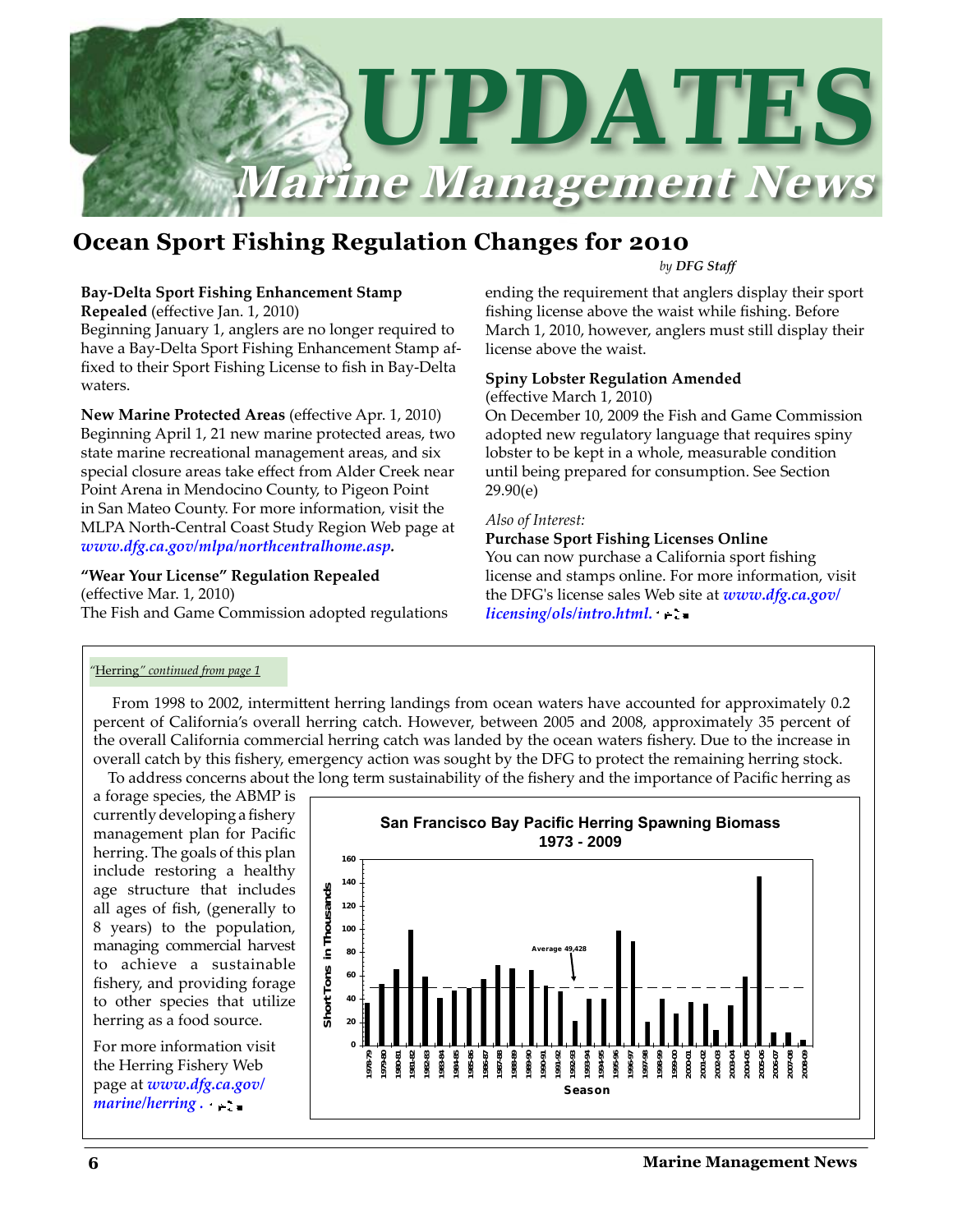# Get Hooked on the Marine Region and MLPA Initiative Web Sites!<br>by Aaron Del Monte, Assistant Information Systems Analyst and Marine Region Webmaster

For the latest information on fishing regulations, marine resources, and news affecting our California coastline, your first stop should be the Department of Fish and Game Marine Region Web site, located at *www.dfg. ca.gov/marine*. This comprehensive information source currently contains well over 2,000 Web pages readily available to the public. If you are new to this Web site, we invite you to explore the valuable resources we have created. For those who have already visited the site, be sure to check back regularly, since new features, updates, and press releases are added every week. Here are some recent, noteworthy updates:

#### **What is the Marine Region?**

#### *www.dfg.ca.gov/marine/marineregion.asp*

When visiting our site, one of your very first questions might be: "Where exactly is the Marine Region and what does the Marine Region do?" This page will answer these questions. In addition to an overview of the Marine Region, you will find a description of 14 current projects. Expanded content has recently been added for these projects:

*Recreational Fishing Data Project www.dfg.ca.gov/marine/recfishingdata*

*State Finfish Management Project www.dfg.ca.gov/marine/sfmp*

*Fisheries Independent/Scuba Assessment Project www.dfg.ca.gov/marine/scuba*

#### **Summary of Recreational Groundfish Fishing Regulations for 2010**

#### *www.dfg.ca.gov/marine/bfregs2010.asp*

If you plan to fish for groundfish anytime this year, be sure to visit this page. Easy-to-read tables identify not just the length of the season, but also depth limits, daily bag limits, and minimum size limits for several key species. Printer-friendly versions of the tables are available so you can bring this information with you on your next fishing trip.



*The Recreational Fishing Data Project site contains information about some of the fishery-dependent data the DFG uses to monitor and manage marine fisheries.* 

Here are some of our most popular pages:

#### **California Ocean Sport Fishing Regulations Map**  *www.dfg.ca.gov/marine/fishing\_map.asp*

Going ocean fishing? This should be your first stop. Simply click the ocean location where you plan to fish and you will access a compact list of sport fishing regulations for that area. The pages are printer-friendly, so you can print the regulations and take them with you on your next fishing trip. These pages are updated frequently, so you can be assured that they contain the most up-to-date information.

#### **Ocean Sport Fishing Regulations**

#### *www.dfg.ca.gov/marine/sportfishing\_regs2010.asp*

This page will feature the Ocean Sport Fishing regulations booklet scheduled for distribution in March, 2010. The bookmarked PDF file features bolded, italicized bookmark headings which denote sections that have changed or are new. In addition to the booklet, you

*"*[Marine Region Website](#page-7-0)*" continued on page 8*



## **Support Our Fish and Game Wardens!**

The 2010 California DFG Warden Stamp can now be purchased for \$5 at DFG regional and license offices, or by mailing in an order form. All proceeds will be deposited into a special account and used to provide important tools for California's 385 DFG wardens, including communications and surveillance devices, protective equipment, training, and the K-9 program. Wardens work hard to educate those they encounter in the outdoors, as well as school children in the classroom, about the importance of resource conservation, pollution prevention, and a healthy natural environment. For more information and an order form, visit the DFG Web site at *www.dfg.ca.gov/WardenStamp*.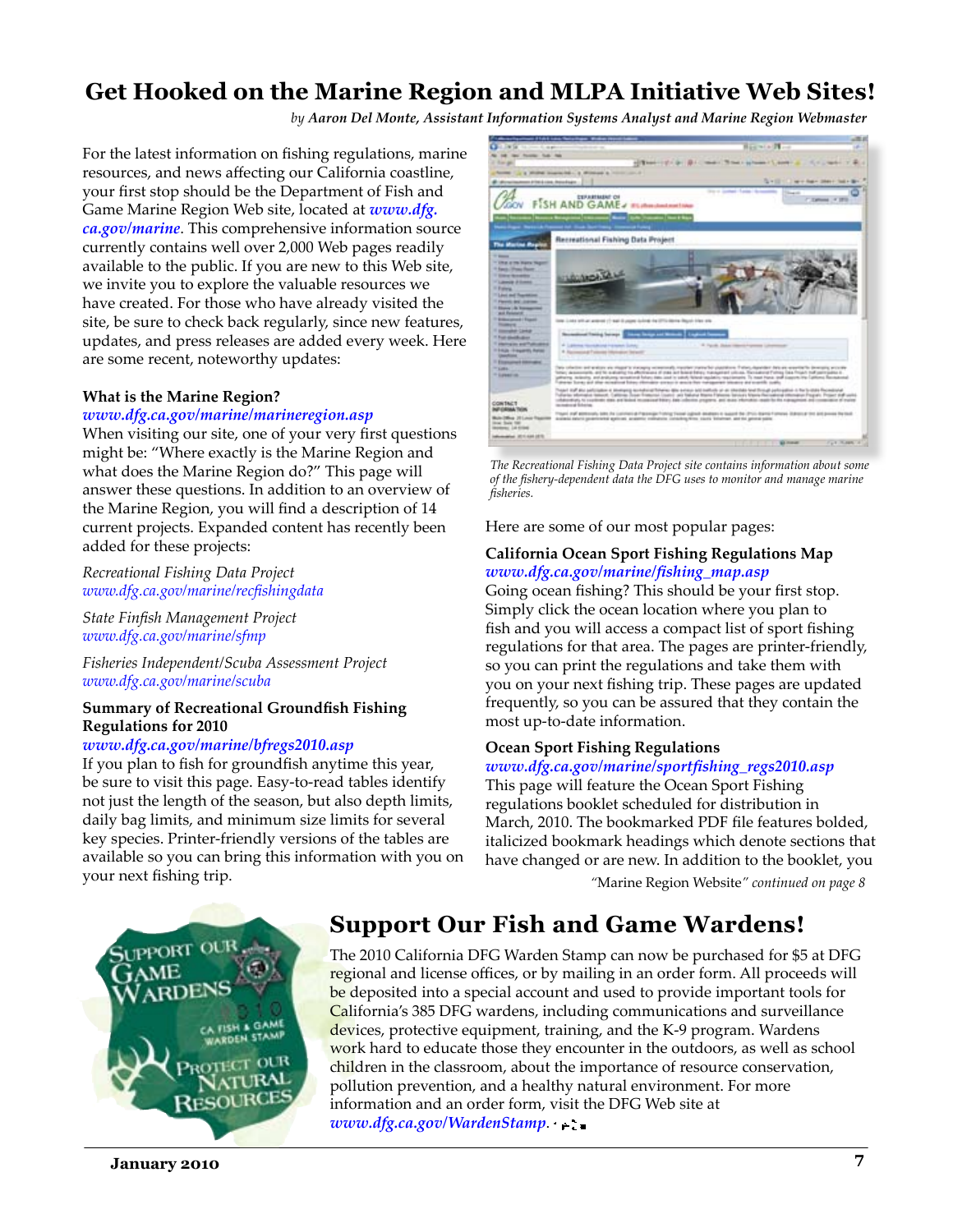<span id="page-7-0"></span>

 Barred sand bass may be found from Santa Cruz southward off California to a depth of 600 ft.; however, most fish are taken in 60 to 90 ft. of water. They are usually found near the sand/rock interfaces of deeper reefs and artificial submerged structures.

#### *Distinguishing Characteristics*

- Dark gray to greenish; gray-white on back, white on belly, dark vertical bars on sides; no spots
- Body elongate, mouth large; lower jaw protrudes slightly
- Third spine in dorsal fin is much longer than first two, and is the longest of the dorsal fin spines

#### *Life History & Other Notes*

 The barred sand bass diet includes crabs, octopus, squid, and small fishes. Adult barred sand bass gather to spawn during the warm summer months. Their eggs are free-floating, and striped young appear in southern California nearshore areas and eelgrass beds during fall and winter.

 Most barred sand bass landed in California are taken between May and October. They are fished in three main areas: Horseshoe Kelp to Newport Beach, Dana Point to Oceanside, and the Silver Strand off San Diego.

 Barred sand bass are reserved only for sport fishermen (no commercial fishery exists). The best method for catching this fish is to search a sandy area with a fishfinder until a school is located. Anchor the boat and offer live anchovy for bait. If you chum with anchovy, barred sand bass will usually gather under the boat; thus it pays to wait awhile before moving to a different spot.  $\rightarrow$  =

*This* Creature Feature *is an excerpt from the* California Finfish and Shellfish Identification Book *available from the DFG Publications Office (contact (916) 322-8978 or publications@dfg.ca.gov*). *The book was created as part of the California Fishing Passport Program, which showcases different species of fish available to California anglers. The* California Fishing Passport*, a free fishing journal, is the basis of the program. For more information, visit www.fishingpassport.org.* 

**Barred Sand Bass scientific name** *Paralabrax nebulifer* other **common names** *sand bass, ground bass, sandy* **range & habitat** *Santa Cruz southward off rocky reefs and artificial structure* **length & weight** *To 26 in. and ~11 lb.* **lifespan** *To 24 years* **diet & suggested bait/lures** *Feeds on crabs, squid, octopus, and* 

*small fishes. Try using live anchovies for bait and artificial lures*



*"*Marine Region Web Site*" continued from page 7*

will find links to in-season regulation changes, helpful illustrations and more.

#### **Fishing Page**

#### *www.dfg.ca.gov/marine/fishing.asp*

One of our most popular pages of all, this page contains links to the two resources listed above, as well as information on specific species, laws and regulations, permits and licenses, record fish and invertebrate trophies, fish identification guides, and a number of annual reports and sets of data. Whether you are a recreational or commercial fisherman, you're sure to find some useful information on this page.

## **Fish Identification Page**

*www.dfg.ca.gov/marine/fishid.asp* 

Do you need to identify a fish or shellfish? This page contains a useful collection of photos, brochures and other resources to help you correctly identify your catch.

 Thank you for using the Marine Region Web site as a resource for news, information and regulations. We hope you will visit our site again soon! era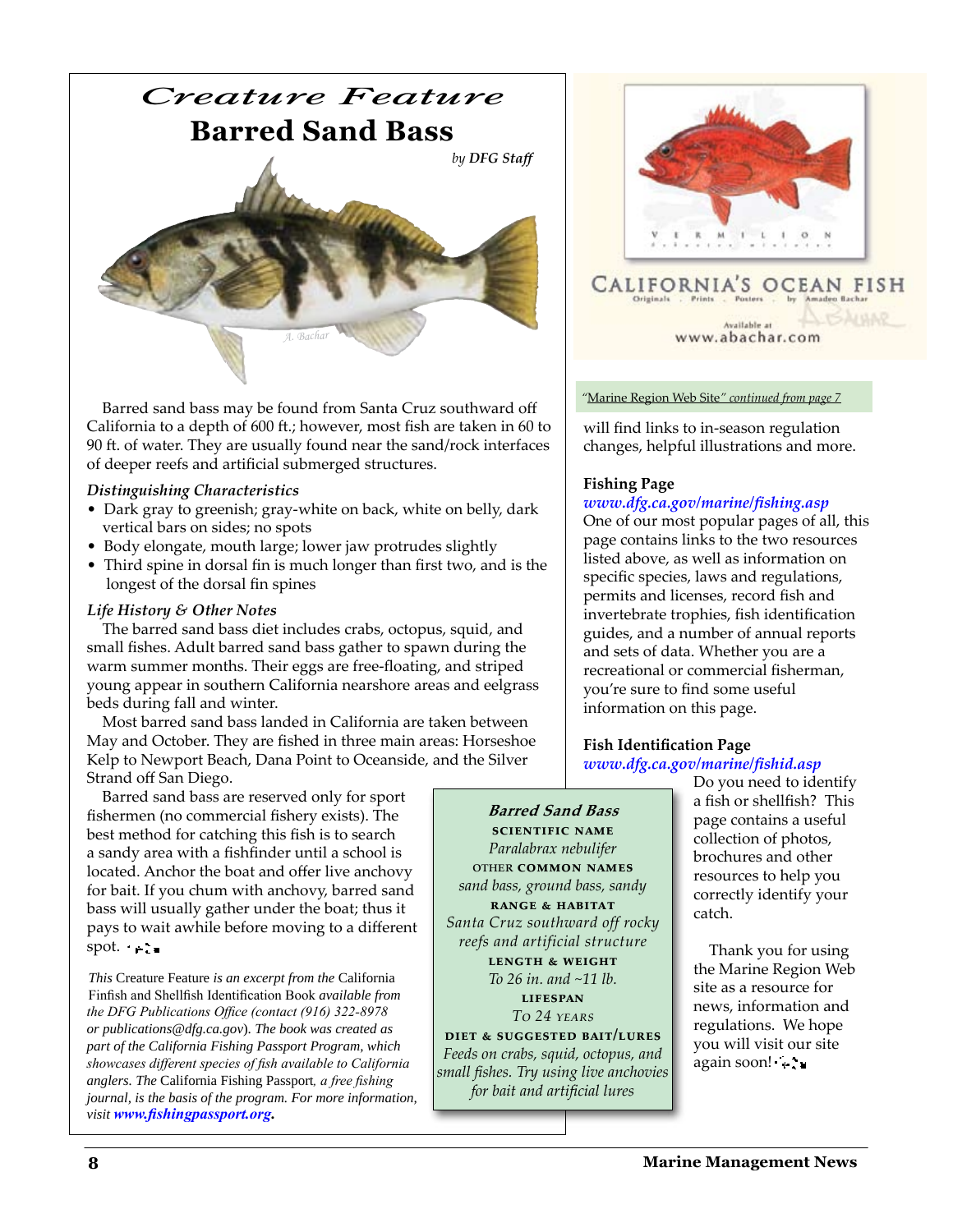#### **The Marine Life Protection Act Initiative Web Site** *www.dfg.ca.gov/mlpa*

<span id="page-8-0"></span>This partnership between government agencies and private entities is striving to achieve the original Marine Life Protection Act (MLPA) goals. The 1999 MLPA directed the state to design and manage a network of marine protected areas (MPAs) in order to, among other things, protect marine life and habitats, marine ecosystems, and marine natural heritage, as well as improve recreational, educational and study opportunities provided by marine ecosystems. This Web site contains up-to-date information about this challenging endeavor, including meeting information, public comments and documents for review. Current popular resources on the site include:

#### **North Coast Region**

#### *www.dfg.ca.gov/mlpa/northcoast.asp*

The planning process for the North Coast Region (California/Oregon border to Alder Creek near Point Arena in Mendocino County) is currently underway. Public meetings and workshops in this region give Californians opportunities to learn about and get involved in the planning process.

#### **South Coast Region**

#### *www.dfg.ca.gov/mlpa/southcoast.asp*

The planning process for the South Coast Region (Point Conception to the California-Mexico border) has been completed. An MPA proposal was unanimously adopted on November 10, 2009 by the MLPA Blue Ribbon Task Force, known as the MLPA South Coast Integrated Preferred Alternative MPA Proposal. This proposal was presented to the California Fish and Game Commission on December 9, 2009. The regulatory process is now under way.

#### **North-Central Coast Region**

#### *www.dfg.ca.gov/mlpa/northcentralhome.asp*

On August 5, 2009, the Fish and Game Commission voted to adopt its preferred alternative proposal for the MLPA North-Central Coast Study Region (Alder Creek near Point Arena in Mendocino County, to Pigeon Point in San Mateo County). This act established 21 marine protected areas, three state marine recreational management areas, and six special closures covering approximately 153 square miles of state ocean waters. These adopted MPAs are expected to take effect on April 1, 2010.

#### **Central Coast MPAs**

#### *www.dfg.ca.gov/mlpa/ccmpas\_list.asp*

California's Central Coast MPAs took effect September 21, 2007. From Pigeon Point (San Mateo County) south to Point Conception (Santa Barbara County), the 29 MPAs represent approximately 204 square miles of state waters. This page contains descriptions and maps of all 29 MPAs, and includes links to a printer-friendly guide and brochure.

## **Upcoming Commission and Council Meetings**

#### **2010 Fish and Game Commission** *www.fgc.ca.gov/meetings/2009/2009mtgs.asp*

**February 3-4 Sacramento March 3-4 Upland/Ontario**

**April 7-8 Monterey**

**May 5-6 Stockton**

**June 23-24 Greater Sacramento Area August 4-5 Santa Barbara** **2010 Pacific Fishery Management Council** *www.pcouncil.org/events/future.html*

**March 6-12 Sacramento CA**

**April 10-15 Portland OR**

**June 12-17 Foster City CA** **September 11-16 Boise ID**

**November 4-9 Costa Mesa CA**

For the latest information on upcoming fishery-related meetings, please go to our Calendar of Events at *www.dfg.ca.gov/marine/calendar.asp* or contact the Monterey DFG office at (831) 649-2870.